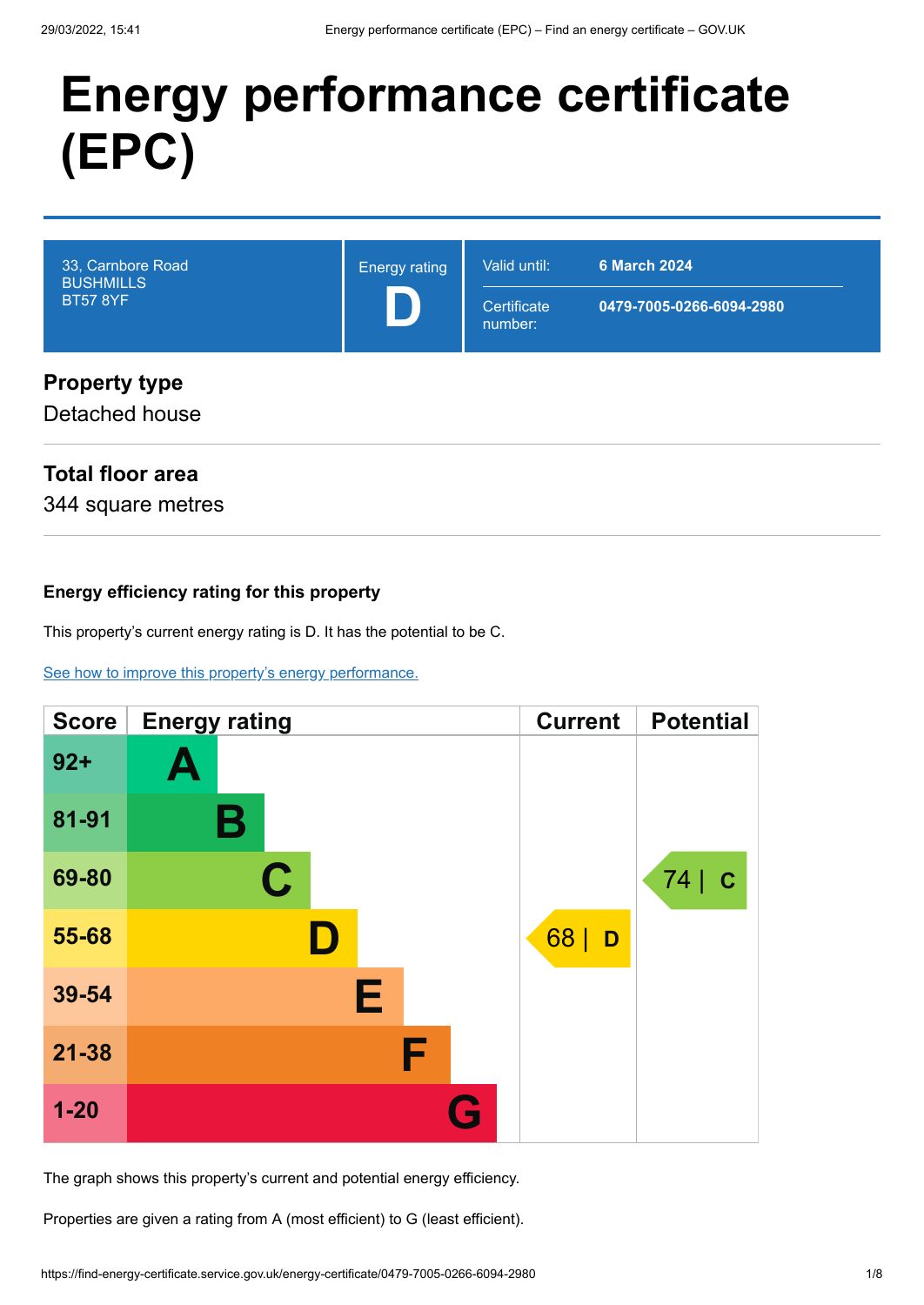For properties in Northern Ireland:

- $\bullet$  the average energy rating is D
- the average energy score is 60

#### **Breakdown of property's energy performance**

This section shows the energy performance for features of this property. The assessment does not consider the condition of a feature and how well it is working.

Each feature is assessed as one of the following:

- very good (most efficient)
- good
- average
- poor
- very poor (least efficient)

When the description says "assumed", it means that the feature could not be inspected and an assumption has been made based on the property's age and type.

| <b>Feature</b>       | <b>Description</b>                           | Rating    |
|----------------------|----------------------------------------------|-----------|
| Wall                 | Cavity wall, as built, insulated (assumed)   | Good      |
| Roof                 | Pitched, 150 mm loft insulation              | Good      |
| Window               | Fully double glazed                          | Good      |
| Main heating         | Boiler and underfloor heating, oil           | Average   |
| Main heating control | Programmer and at least two room thermostats | Good      |
| Hot water            | From main system                             | Average   |
| Lighting             | Low energy lighting in 83% of fixed outlets  | Very good |
| Floor                | Solid, insulated (assumed)                   | N/A       |
| Secondary heating    | Room heaters, dual fuel (mineral and wood)   | N/A       |

# **Primary energy use**

The primary energy use for this property per year is 149 kilowatt hours per square metre (kWh/m2).

 $\blacktriangleright$ What is primary energy use?

# **Additional information**

Additional information about this property:

## **Environmental impact of this property**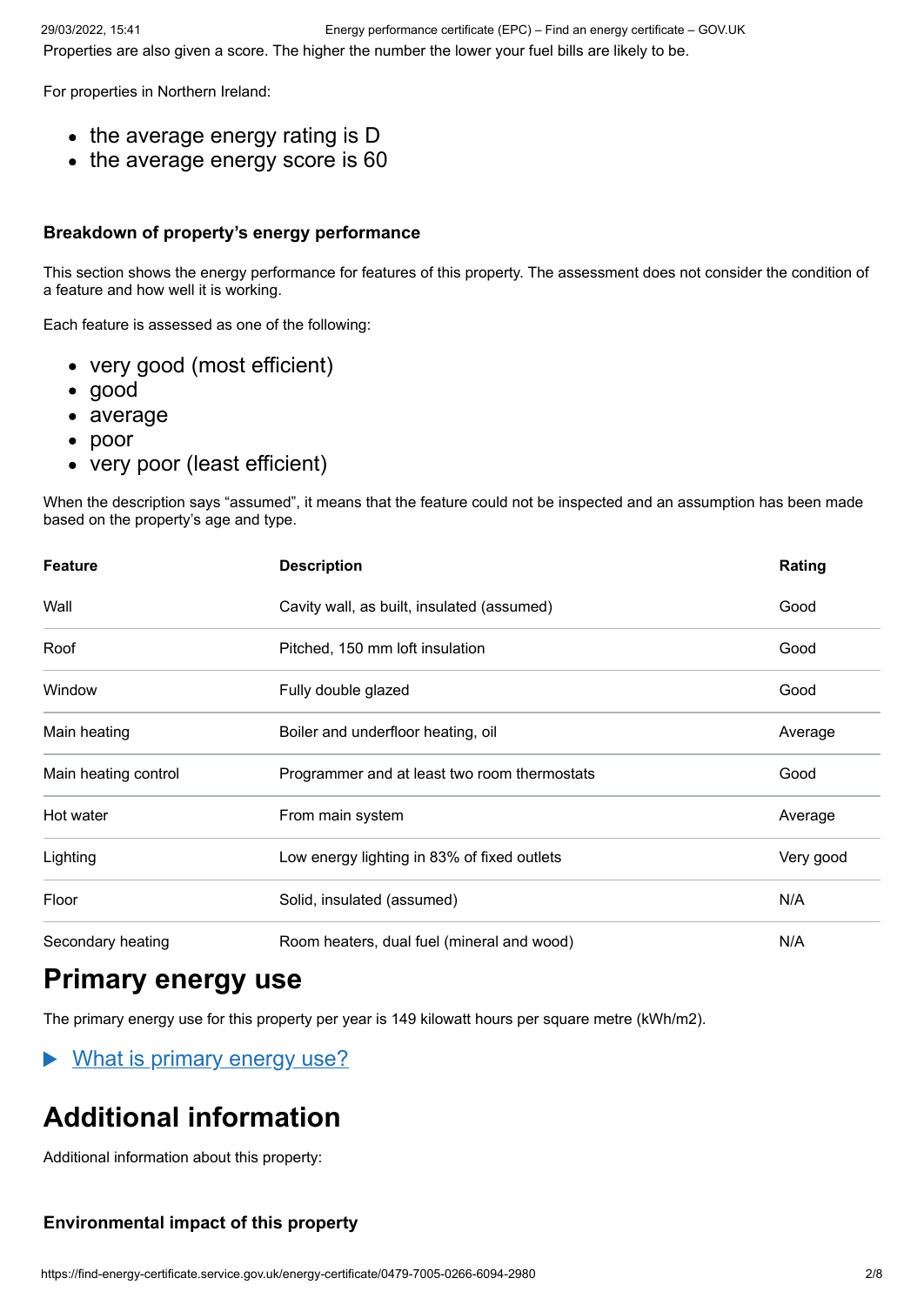29/03/2022, 15:41 Energy performance certificate (EPC) – Find an energy certificate – GOV.UK

This property's current environmental impact rating is D. It has the potential to be D.

Properties are rated in a scale from A to G based on how much carbon dioxide (CO2) they produce.

Properties with an A rating produce less CO2 than G rated properties.

#### **An average household produces**

6 tonnes of CO2

## **This property produces**

12.0 tonnes of CO2

# **This property's potential production**

9.9 tonnes of CO2

By making the [recommended changes](#page-3-0), you could reduce this property's CO2 emissions by 2.1 tonnes per year. This will help to protect the environment.

Environmental impact ratings are based on assumptions about average occupancy and energy use. They may not reflect how energy is consumed by the people living at the property.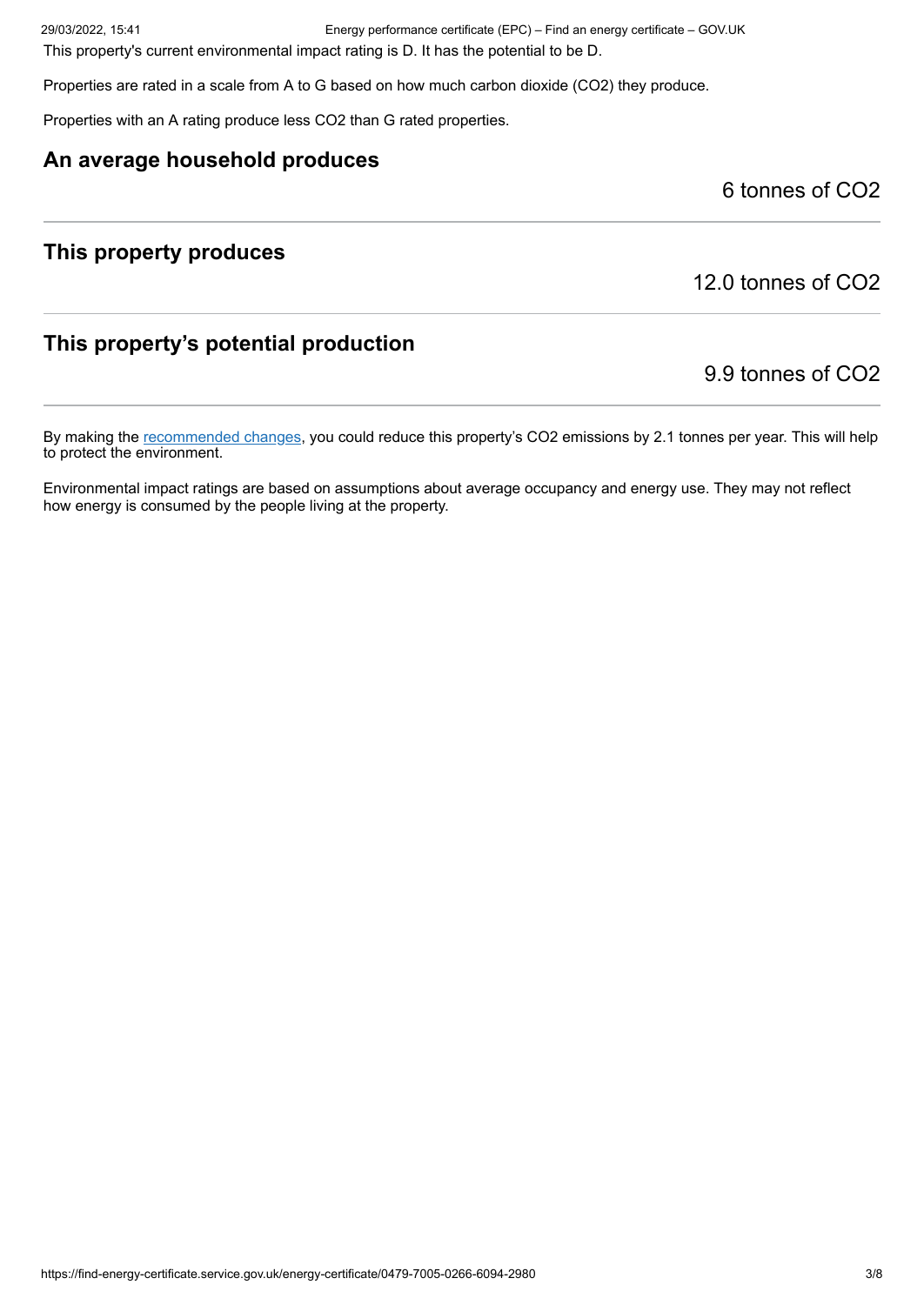#### <span id="page-3-0"></span>**How to improve this property's energy performance**

Making any of the recommended changes will improve this property's energy efficiency.

Potential energy rating **C** If you make all of the recommended changes, this will improve the property's energy rating and score from D (68) to C (74). **Recommendation 1: Increase loft insulation to 270 mm** What is an energy rating?

Increase loft insulation to 270 mm

**Typical installation cost**

**Typical yearly saving**

**Potential rating after carrying out recommendation 1**

| Recommendation 2: Heating controls (time and temperature |  |
|----------------------------------------------------------|--|
| zone control)                                            |  |

Heating controls (zone control)

**Typical installation cost**

**Typical yearly saving**

**Potential rating after carrying out recommendations 1 and 2**

# **Recommendation 3: Floor insulation**

Floor insulation

## **Typical installation cost**

£800 - £1,200

£100 - £350

£63

69 | C

£350 - £450

£61

71 | C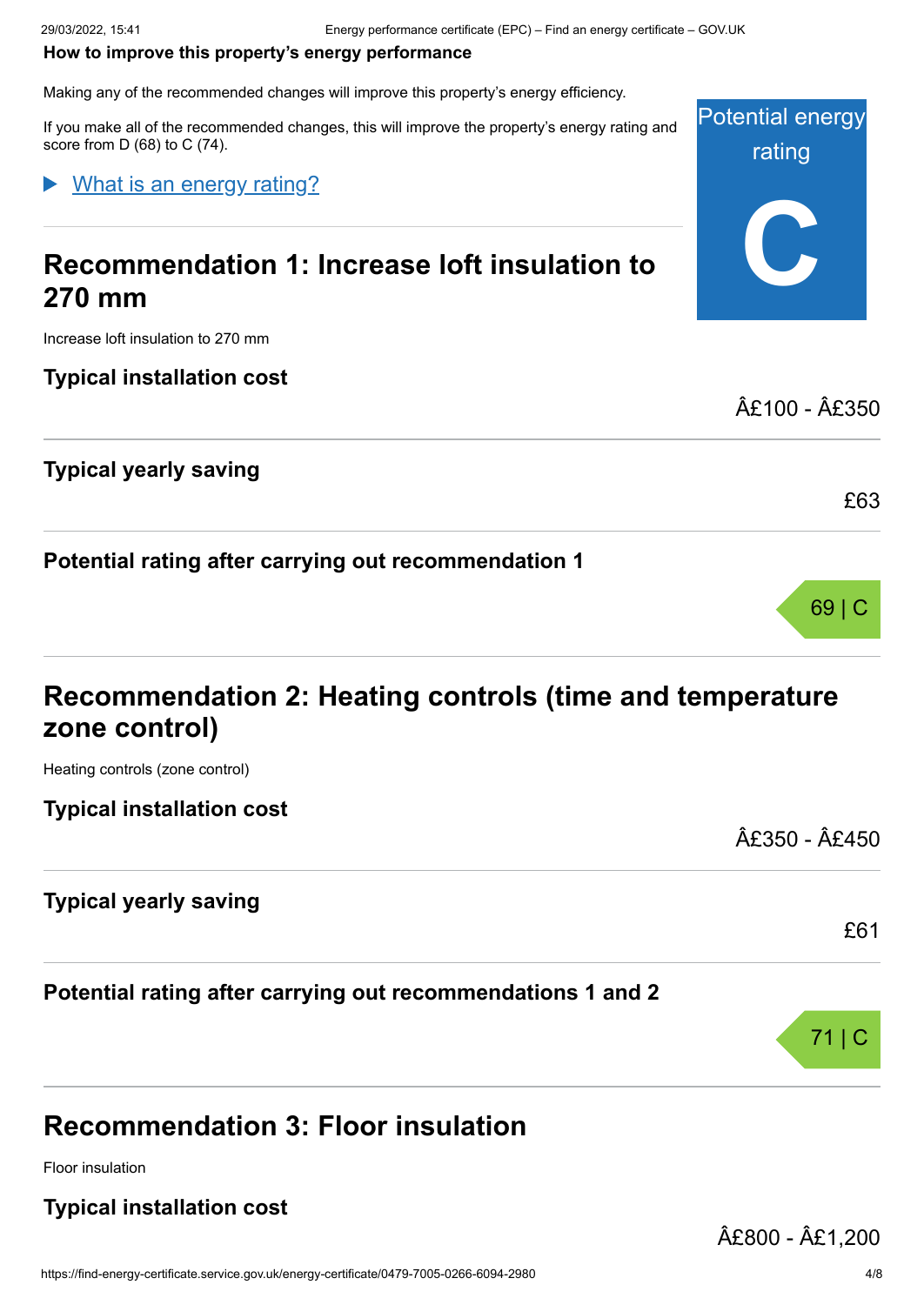# **Typical yearly saving**

## **Potential rating after carrying out recommendations 1 to 3**



74 | C

£82

# **Recommendation 4: Replace boiler with new condensing boiler**

Condensing boiler

**Typical installation cost**

|                              | £2,200 - £3,000 |
|------------------------------|-----------------|
| <b>Typical yearly saving</b> |                 |
|                              | £163            |

# **Potential rating after carrying out recommendations 1 to 4**

| Recommendation 5: Solar photovoltaic panels, 2.5 kWp       |                  |  |
|------------------------------------------------------------|------------------|--|
| Solar photovoltaic panels                                  |                  |  |
| <b>Typical installation cost</b>                           | £9,000 - £14,000 |  |
| <b>Typical yearly saving</b>                               | £226             |  |
| Potential rating after carrying out recommendations 1 to 5 | 78   C           |  |
| <b>Recommendation 6: Wind turbine</b>                      |                  |  |

Wind turbine

## **Typical installation cost**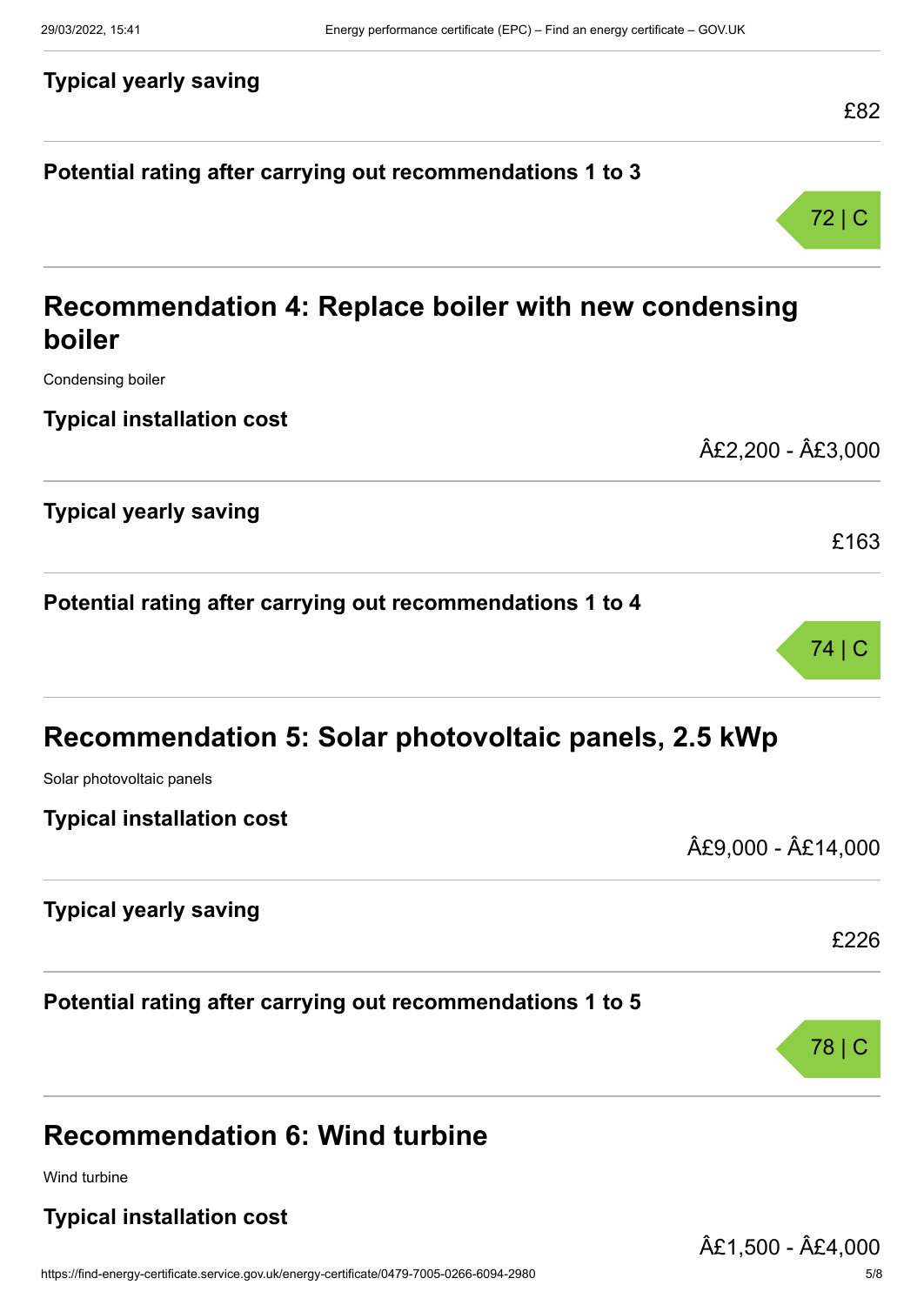#### **Typical yearly saving**

## **Potential rating after carrying out recommendations 1 to 6**



£86

# **Paying for energy improvements**

[Find energy grants and ways to save energy in your home.](https://www.gov.uk/improve-energy-efficiency) (https://www.gov.uk/improve-energy-efficiency)

#### **Estimated energy use and potential savings**

#### **Estimated yearly energy cost for this property**

#### **Potential saving**

The estimated cost shows how much the average household would spend in this property for heating, lighting and hot water. It is not based on how energy is used by the people living at the property.

The estimated saving is based on making all of the recommendations in [how to improve this property's energy performance.](#page-3-0)

# **Heating use in this property**

Heating a property usually makes up the majority of energy costs.

#### **Potential energy savings by installing insulation**

The assessor did not find any opportunities to save energy by installing insulation in this property.

#### **Contacting the assessor and accreditation scheme**

This EPC was created by a qualified energy assessor.

If you are unhappy about your property's energy assessment or certificate, you can complain to the assessor directly.

If you are still unhappy after contacting the assessor, you should contact the assessor's accreditation scheme.

Accreditation schemes are appointed by the government to ensure that assessors are qualified to carry out EPC assessments.

# **Assessor contact details**

# **Assessor's name** Philip Hobson

#### £532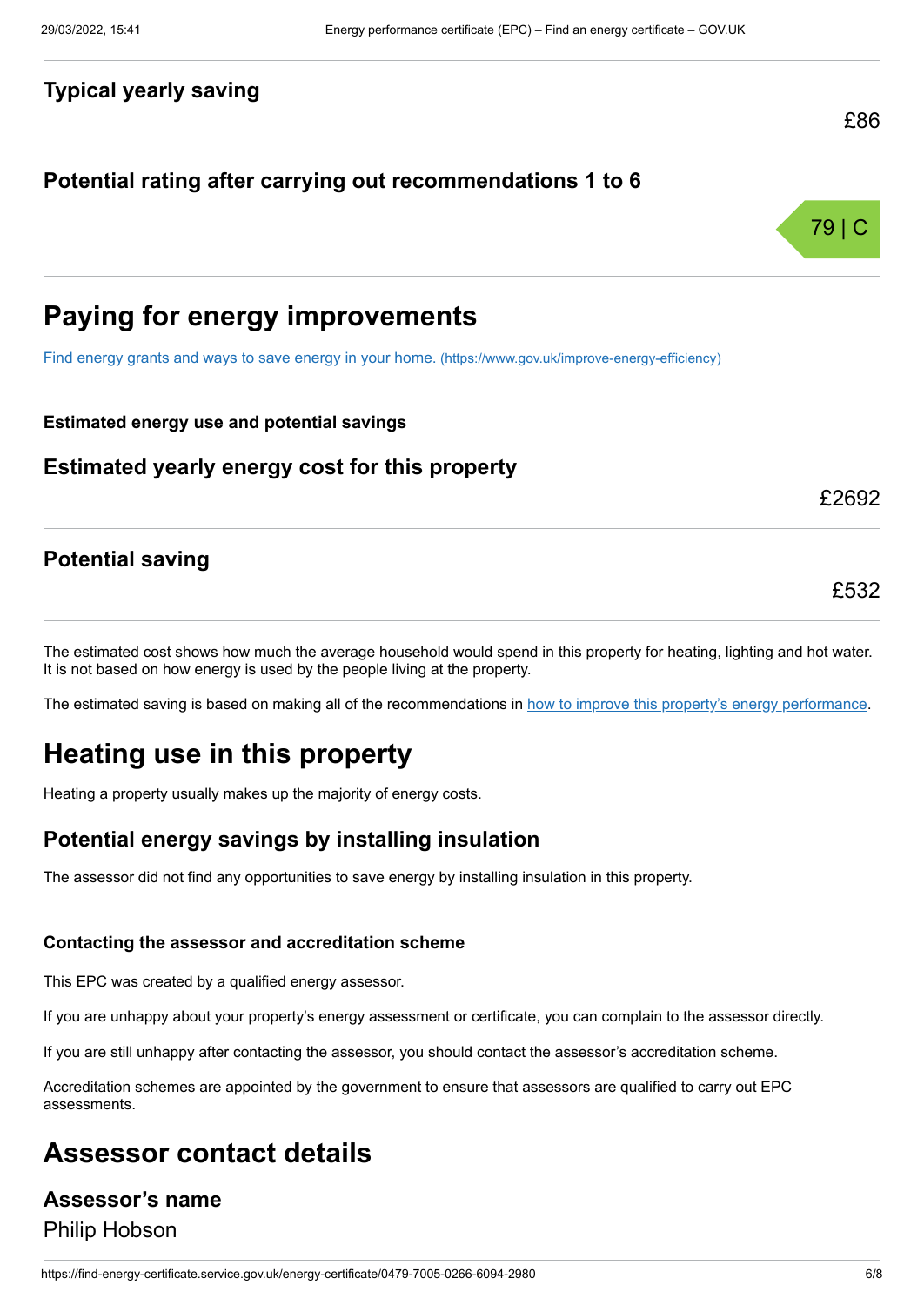# **Telephone** 07702 332 333

#### **Email**

[philip@acebuildingsurveys.co.uk](mailto:philip@acebuildingsurveys.co.uk)

# **Accreditation scheme contact details**

## **Accreditation scheme BRF**

**Assessor ID**

BREC400343

## **Telephone**

01455 883 250

#### **Email**

[enquiries@elmhurstenergy.co.uk](mailto:enquiries@elmhurstenergy.co.uk)

# **Assessment details**

# **Assessor's declaration** No related party

# **Date of assessment**

3 June 2014

#### **Date of certificate**

7 March 2014

### **Type of assessment**

RdSAP

#### **Other certificates for this property**

If you are aware of previous certificates for this property and they are not listed here, please contact us at [dluhc.digital-services@levellingup.gov.uk](mailto:dluhc.digital-services@levellingup.gov.uk?subject=EPB%20-) or call our helpdesk on 020 3829 0748.